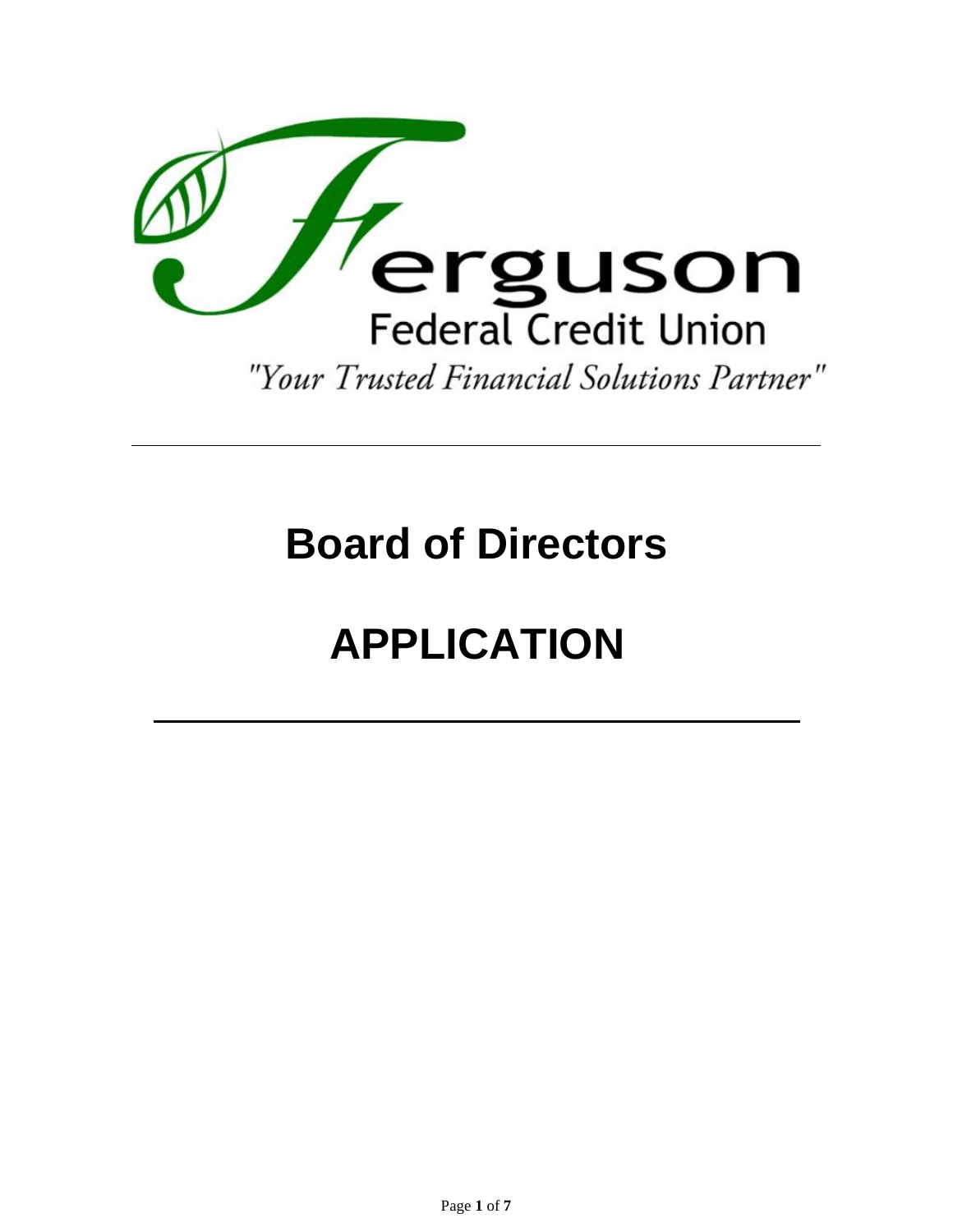## **THANK YOU FOR EXPRESSING AN INTEREST IN SERVING ON THE FERGUSON CREDIT UNION BOARD OF DIRECTORS.**

Please review the Nominating Committee Information & Board of Directors Application Packet. Before November 1st of the year preceding the election, please submit the following items to: Nominating Committee, Ferguson Federal Credit Union, 577 NA Sandifer Highway, Monticello MS 39654.

- Resume and Biography (for our Annual Meeting, in the event your name is accepted into nomination)
- Board of Directors Application
- Areas of Expertise/Experience Assessment
- Skill/Capability Assessment
- Signed Disclosure and Agreement

The Nominating Committee will send you an acknowledgment letter and may interview potential candidates for further information and assessment of their skills and experience. The Nominating Committee typically completes its selection by December and informs potential candidates of their decision.

TO SERVE AS A DIRECTOR OF FERGUSON FEDERAL CREDIT UNION, YOU MUST MEET THE FOLLOWING MINIMUM ELIGIBILITY REQUIREMENTS:

- Be 18 years of age or older.
- Be a member of Ferguson Federal Credit Union for more than one year.
- Be a member in good standing of Ferguson Federal Credit Union.
- Qualify for bonding with the credit union's fidelity bond carrier.
- Not be involved in a lawsuit against Ferguson Federal Credit Union.
- Never had a judgment issued against you in a civil action based upon grounds of fraud, deceit or misrepresentation.
- Never caused this credit union to suffer a financial loss and have no financial obligations to any institution or company extending credit which is or has been delinquent more than two consecutive monthly payments at any time during the past five years.
- Never been removed from office by any regulatory agency while acting as an officer, employee, consultant, or representative of any financial institution.
- Never been personally subject to an operating directive for cause while serving as an officer, director, or senior executive of any financial institution.
- Never caused or participated in an activity that resulted in the suspension or revocation of a financial institution's certificate of incorporation, or authority or license to do business.
- Have no criminal record, no felony convictions or pending felony charges.
- Be free of any real or perceived conflict of interest that might reasonably be expected to prevent you from acting in the best interests of the credit union.
- Authorize and give approval to obtain a criminal background check, credit check and employment information.
- Complete an Application, Areas of Expertise/Experience Assessment, Skill/Capability Assessment, and a Disclosure Agreement and submit to the Nominating Committee by November 1<sup>st</sup> of the year preceding the election.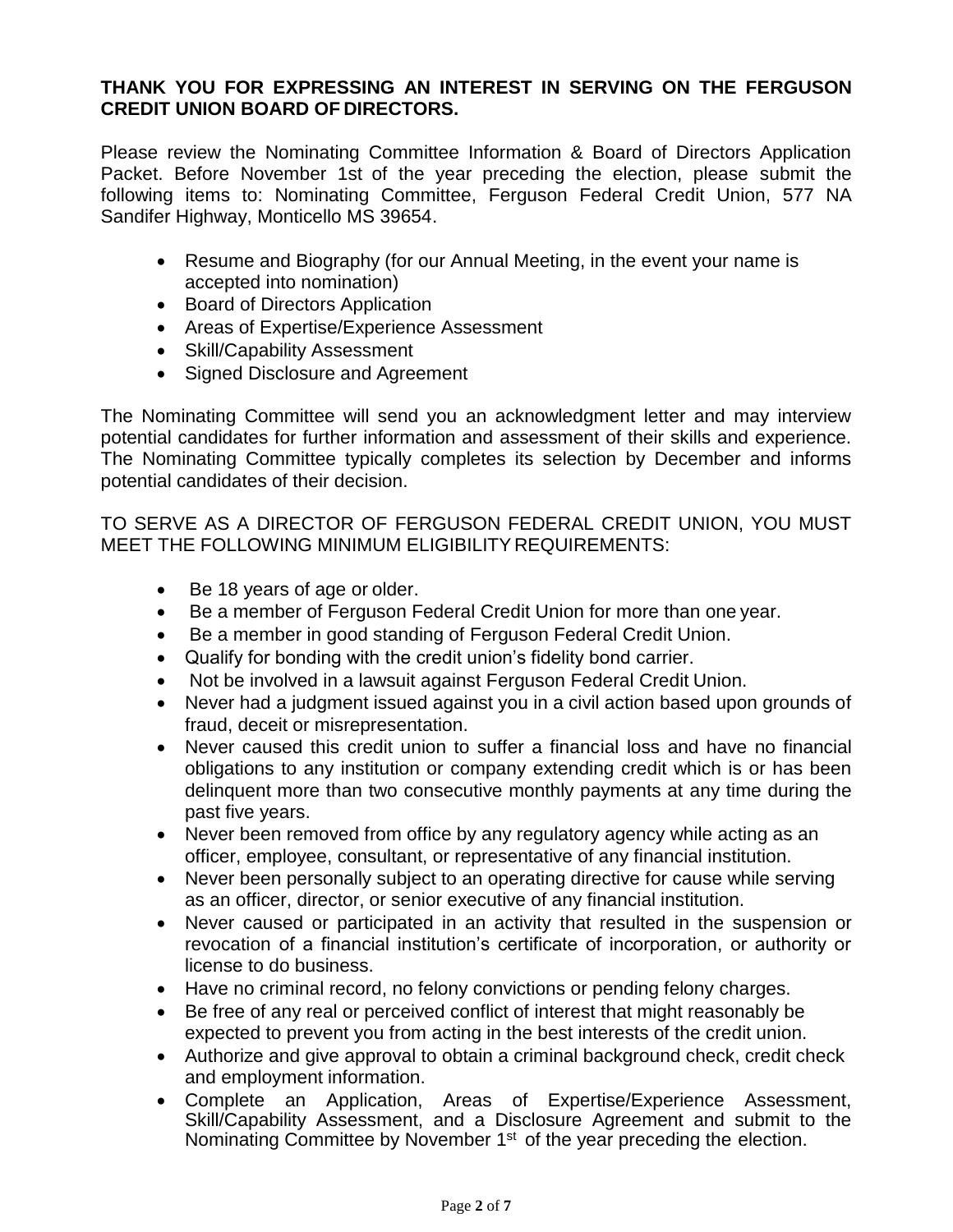# FERGUSON FEDERAL CREDIT UNION

#### NOMINATING COMMITTEE INFORMATION AND BOARD OF DIRECTORS APPLICATION PACKET

Credit Unions are not-for-profit cooperatives owned by their members, with a volunteer Board of Directors who oversee the operations. This unique philosophy is what sets credit unions apart from other financial institutions.

The Nominating Committee is appointed by the Board of Directors to recruit qualified candidates and is made up of Directors who will not be standing for re-election in the upcoming year. The Board tasks the Nominating Committee with assessing that all candidates meet the minimum qualifications and can be 'recommended' to the membership as meeting the criteria of skills, knowledge, experience and attributes required of a Director and necessary to strengthen the existing Board. By December of each year, the Nominating Committee will nominate at least one member for each board vacancy, including any unexpired term, for which elections are being held. At the Credit Union's Annual Meeting, Board Members are elected to serve a three year term.

The Board of Directors set policy and direct Management in the overall operation of the Credit Union. In fulfilling its fiduciary duties, the Board provides oversight, due diligence, and strategic direction. It is essential that the Directors have the skills, qualifications and expertise to carry out these responsibilities. In general, Directors must have the ability to act in the best interest of the credit union, to operate as a team at the Board level and to be able to speak with one voice once a decision has been made.

Board Members will be nominated based on a demonstrated record of possessing the qualifications and competencies necessary for effective governance and leadership and every prospective board member should have the ability and be nominated based on the ability to serve, one day, as Chairman.

## **ATTRIBUTES**

Ferguson Federal Credit Union expects each Board Member have the willingness and time to serve. They must also possess personal integrity, the highest ethical standards, objectivity, the ability to act without a real or perceived conflict of interest and the ability to work productively with others.

#### EXPERIENCE

Because governance responsibilities are significant, Board Members must bring a high level of competency and experience to the job. They must possess the capabilities to exercise leadership, teamwork/consensus-building, systems thinking, financial skills and sound judgment on difficult and complex matters that come before the Board. They must have a core knowledge of the cooperative financial sector and the concepts, principles and values of the cooperative environment, have the ability to assess the implications of financial statements and auditor's reports, have the ability to bring a business perspective to Board deliberations, have the ability to critically assess business strategies and operations, and have an understanding of corporate governance and the fiduciary duties and responsibilities of both the Board of Directors and of individual Directors.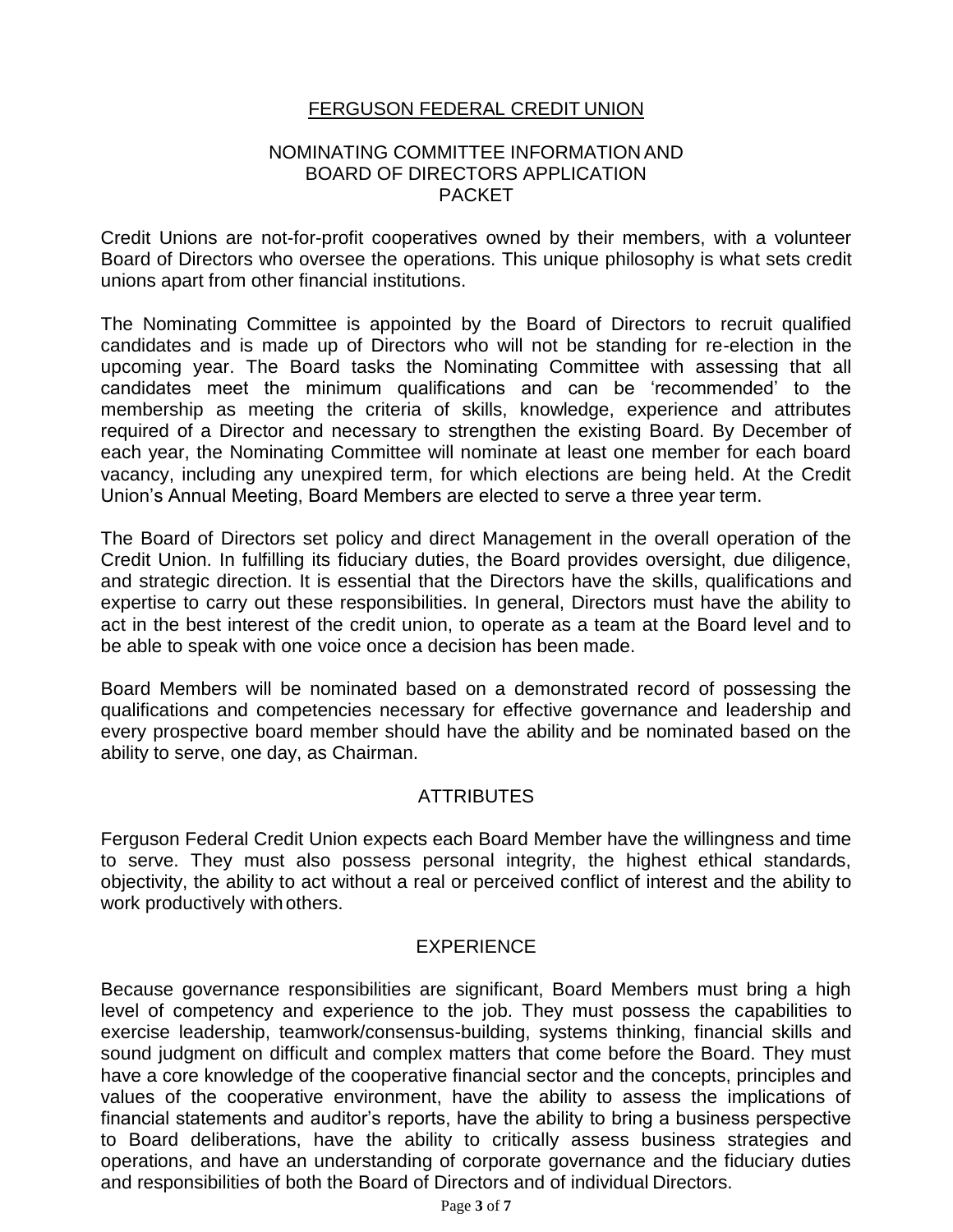# **APPLICATION FOR THE BOARD OF DIRECTORS**

| Name: Name:                                                                                                                                                                                                                                                                                                                                                        |
|--------------------------------------------------------------------------------------------------------------------------------------------------------------------------------------------------------------------------------------------------------------------------------------------------------------------------------------------------------------------|
| Ferguson Federal Credit Union Member Number: [1982] [2012] [2012] [2012] [2012] [2012] [2012] [2012] [2012] [20                                                                                                                                                                                                                                                    |
| For How Many Years:<br><u> 1989 - Johann Barn, mars eta bainar eta bainar eta baina eta baina eta baina eta baina eta baina eta baina e</u>                                                                                                                                                                                                                        |
| Social Security Number: ____ ___ ___ ___ ___ ___ ___ ___ ___                                                                                                                                                                                                                                                                                                       |
| Address:                                                                                                                                                                                                                                                                                                                                                           |
|                                                                                                                                                                                                                                                                                                                                                                    |
| $\begin{picture}(150,10) \put(0,0){\line(1,0){10}} \put(15,0){\line(1,0){10}} \put(15,0){\line(1,0){10}} \put(15,0){\line(1,0){10}} \put(15,0){\line(1,0){10}} \put(15,0){\line(1,0){10}} \put(15,0){\line(1,0){10}} \put(15,0){\line(1,0){10}} \put(15,0){\line(1,0){10}} \put(15,0){\line(1,0){10}} \put(15,0){\line(1,0){10}} \put(15,0){\line($<br>Home Phone: |
| Cell Phone:                                                                                                                                                                                                                                                                                                                                                        |
|                                                                                                                                                                                                                                                                                                                                                                    |
|                                                                                                                                                                                                                                                                                                                                                                    |
|                                                                                                                                                                                                                                                                                                                                                                    |
| Address:<br><u> 1989 - Johann Stoff, deutscher Stoff, der Stoff, der Stoff, der Stoff, der Stoff, der Stoff, der Stoff, der S</u>                                                                                                                                                                                                                                  |
| City:<br><u> 1989 - Johann Stoff, deutscher Stoffen und der Stoffen und der Stoffen und der Stoffen und der Stoffen und der</u>                                                                                                                                                                                                                                    |
| State: Zip:                                                                                                                                                                                                                                                                                                                                                        |
| $(\begin{matrix} \begin{matrix} \bullet & \bullet & \bullet \\ \bullet & \bullet & \bullet \end{matrix} & \begin{matrix} \bullet & \bullet & \bullet \\ \bullet & \bullet & \bullet & \bullet \end{matrix} \end{matrix}$<br>Work Phone:                                                                                                                            |
| <b>Work E-mail Address:</b><br><u> 1989 - Johann John Stein, markin fan it ferstjer fan de ferstjer fan it ferstjer fan it ferstjer fan it fers</u>                                                                                                                                                                                                                |
| Previous Employers Information and Reason for Leaving: Please include this<br>information on the resume that you submit.                                                                                                                                                                                                                                           |
| Educational Background and Field of Study: Please include this information on the<br>resume that you submit.                                                                                                                                                                                                                                                       |
|                                                                                                                                                                                                                                                                                                                                                                    |
|                                                                                                                                                                                                                                                                                                                                                                    |

**Return the completed Areas of Expertise/Experience Assessment, Skill/Capability Assessment, Disclosure & Agreement and this Board of Directors Application Form, along with your resume and biography, by November 1st.**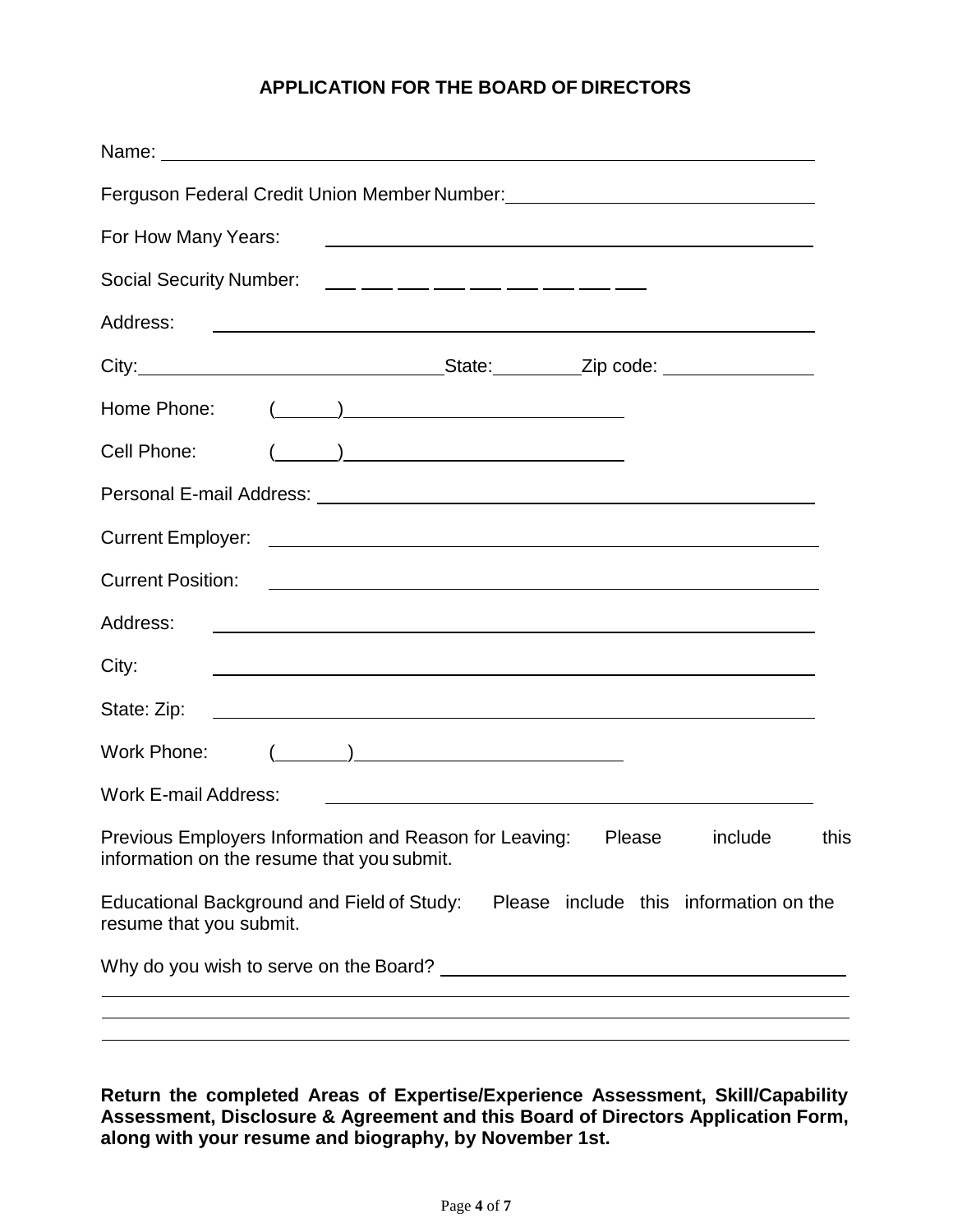# **AREAS OF EXPERTISE / EXPERIENCE ASSESSMENT**

**Name:** 

Please indicate your area(s) of expertise/experience by indicating E (expert), V (very competent), K (knowledgeable) and NA (Not Applicable) next to the applicable items within the following list. See below for definitions of E, V, K and NA.

|                                                                  | Rating |
|------------------------------------------------------------------|--------|
| 1. Credit Union Management, Officer, or Director                 |        |
| Other Executive Experience in a Business Environment<br>2.       |        |
| 3.<br><b>Other Board Experience</b>                              |        |
| Self-Employment<br>4.                                            |        |
| Financial Management & Control (budgeting, accounting)<br>5.     |        |
| 6. Strategic Planning Experience                                 |        |
| <b>Regulatory Environment Expertise</b><br>7.                    |        |
| 8. Information Technology Planning and Implementation Experience |        |
| 9. Legal Expertise                                               |        |
| 10. Communication & Public Speaking                              |        |
| 11. Writing & Journalism                                         |        |
| 12. Other areas of expertise/experience. Please specify:         |        |
|                                                                  |        |
|                                                                  |        |
|                                                                  |        |
|                                                                  |        |
|                                                                  |        |

Definitions:

Expert: You possess a degree/diploma/certificate in a skill area and/or have work experience in that same area.

Very Competent: You have direct, successful experience in an area as part of your work or volunteer activities.

Knowledgeable: You possess knowledge of the basic fundamentals and concepts that are encountered in this skill area.

Not Applicable: The area of expertise/experience does not apply to you.

#### **Please explain and provide details for your ratings. Attach a separate sheet, if necessary.**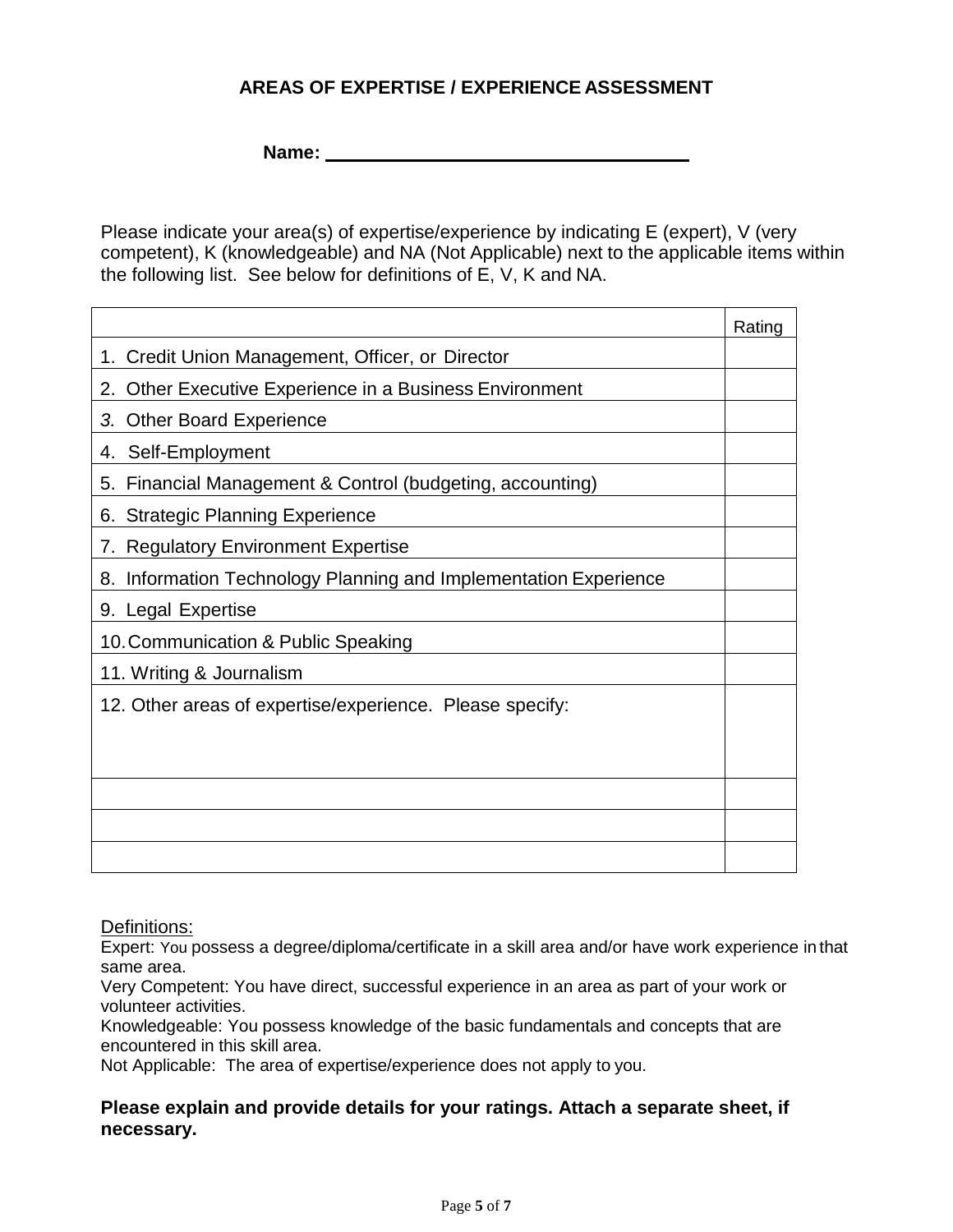# **SKILL / CAPABILITY ASSESSMENT**

**Name:** 

Ferguson Federal Credit Union expects that each Director will bring to the Board a certain level of knowledge and experience, demonstrate certain attributes, and adhere to certain principles. The following questions will help you to assess the extent to which you meet these expectations. Please indicate yes or no in the space provided.

|    | 1. Do you meet the Board Candidate's Minimum Eligibility Requirements?                                                                                               |  |
|----|----------------------------------------------------------------------------------------------------------------------------------------------------------------------|--|
| 2. | To the best of your knowledge, are you free of any conflict of interest?                                                                                             |  |
|    | 3. Do you have sufficient time and energy to devote to the performance of<br>duties as a member of the Board of Directors?                                           |  |
|    | 4. Do you have good oral and written communication skills?                                                                                                           |  |
|    | 5. In your personal and professional dealings, do you demonstrate integrity,<br>high ethical standards and respect of privacy and confidentiality?                   |  |
|    | 6. Are you willing to assume the responsibilities associated with the role of Director?                                                                              |  |
|    | 7. Are you financially literate (i.e. able to read and understand financial<br>statements and financial reports, and assess the implications of these<br>documents?) |  |
|    | 8. Do you have experience serving on boards or committees of organizations<br>that have large budgets and make complex decisions?                                    |  |
|    | 9. Can you distinguish between the Board's role and Management's role?                                                                                               |  |
|    | 10. Do you have experience as the Chair of a Board or a Committee that follows<br>a formal 'Rules of Order' format?                                                  |  |
|    | 11. Can you recognize and assess business risks and strategic opportunities?                                                                                         |  |
|    | 12. Do you demonstrate the ability to think, act and speak independently<br>and with conviction and confidence?                                                      |  |
|    | 13. Do you have experience demonstrating that you can conceptualize and think<br>strategically and that you possess good problem solving and interpersonal skills?   |  |